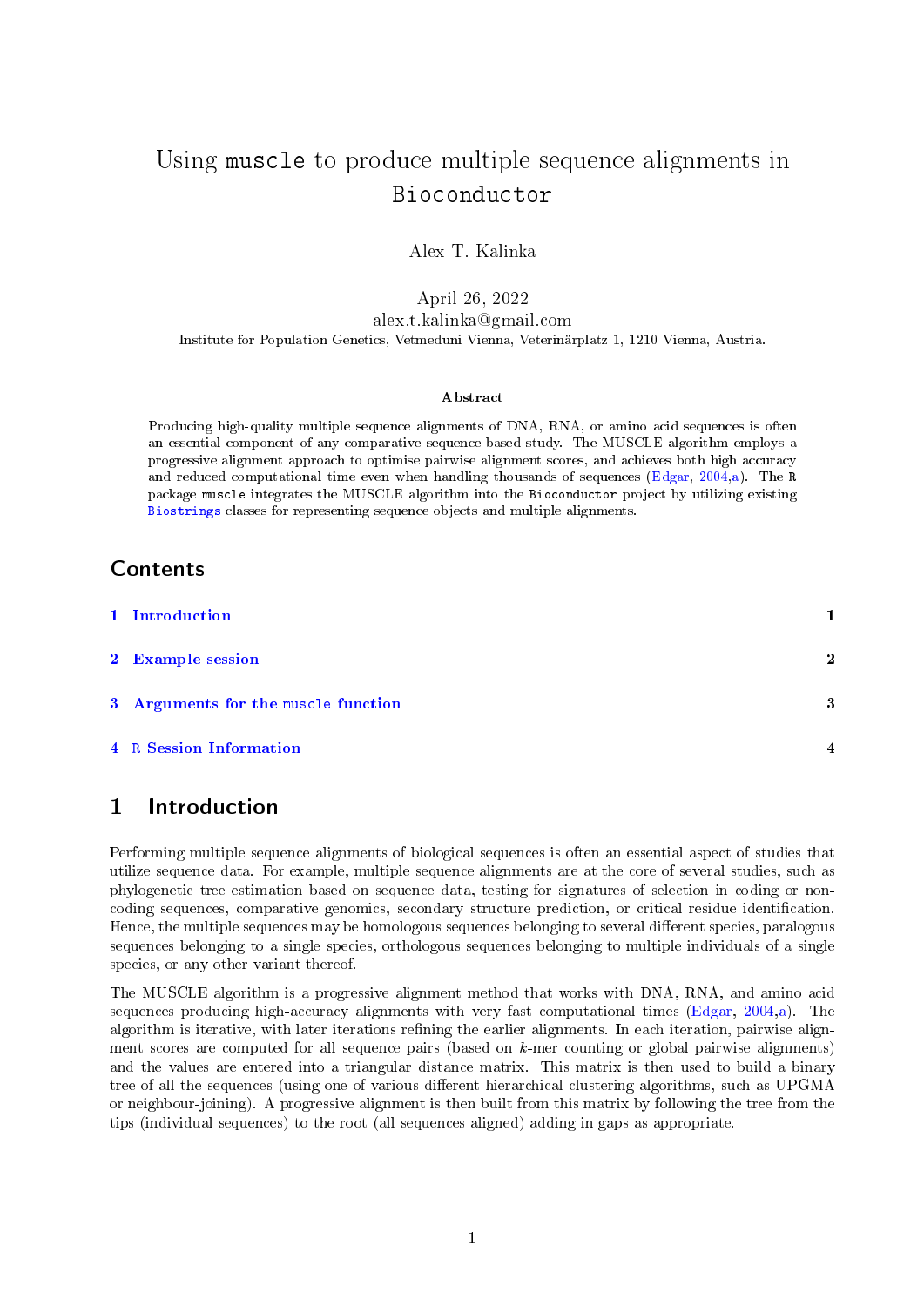# <span id="page-1-0"></span>2 Example session

First, we must load the muscle package into our current R session:

> library(muscle)

To illustrate the package, we will perform a multiple sequence alignment of the MAX gene [\(Wagner et al.,](#page-3-3) [1992\)](#page-3-3) across 31 mammalian species. These sequences are available in the umax object that is part of the muscle package, and is an object of class DNAStringSet:

> umax

| DNAStringSet object of length 31: |           |                                                                      |       |  |  |  |
|-----------------------------------|-----------|----------------------------------------------------------------------|-------|--|--|--|
|                                   | width seq |                                                                      | names |  |  |  |
| $\lceil 1 \rceil$                 |           | 483 ATGAGCGATAACGATGACATCGAGCTCCGGATGGAGGCCAGCTAA Ailuropoda_melano  |       |  |  |  |
| $\lceil 2 \rceil$                 |           | 489 ATGAGCGATAACGATGACATCGAGCTCCGGATGGAGGCCAGCTAA Bos_taurus         |       |  |  |  |
| $\left[3\right]$                  |           | 483 ATGAGCGATAACGATGACATCGAGCTCCGGATGGAGGCCAGCTAA Callithrix_jacchus |       |  |  |  |
| [4]                               |           | 483 ATGAGCGATAACGATGACATCGAGCTCCGGATGGAGGCCAGCTAA Canis_familiaris   |       |  |  |  |
| [5]                               |           | 483 ATGAGCGATAACGATGACATCGAACTCCGGATGGAGGCCAGCTAA Cavia_porcellus    |       |  |  |  |
| $\sim$ $\sim$ $\sim$              |           |                                                                      |       |  |  |  |
| $\lceil 27 \rceil$                |           | 483 ATGAGCGATAACGATGACATCGAACTGCGGATGGAGGCCAGCTAA Rattus_norvegicus  |       |  |  |  |
| [28]                              |           | 483 ATGAGCGATAACGATGACATCGAGCTCCGGATGGAGGCCAGCTAA Sorex_araneus      |       |  |  |  |
| [29]                              |           | 447 GAAGAGCATCCGAGGTTTCAATCGCTTCGGATGGAGACCAGCTAA Tarsius_syrichta   |       |  |  |  |
| <b>1301</b>                       |           | 444 GAAGAGCAACCGAGGTTTCAATCACTCCGCATGGAGGCCAGCTAA Tupaia_belangeri   |       |  |  |  |
| $\sqrt{31}$                       |           | 447 GAAGAGCAACCGAGGTTTCAATCGCTCCGGATGGAGGCCAGCTAA Tursiops_truncatus |       |  |  |  |

All input to the muscle function should be objects of class XStringSet, which can be one of DNAStringSet, RNAStringSet, or AAStringSet (see package [Biostrings](http://www.bioconductor.org/packages/release/bioc/html/Biostrings.html) [\(Pages et al.,](#page-3-4) [2015\)](#page-3-4)). An alignment is generated as follows (muscle automatically detects whether the input is DNA, RNA, or amino acid):

### > aln <- muscle(umax)

The output is an object of class MultipleAlignment (see package [Biostrings\)](http://www.bioconductor.org/packages/release/bioc/html/Biostrings.html):

> aln

DNAMultipleAlignment with 31 rows and 492 columns

|             | aln                                                                        | names |
|-------------|----------------------------------------------------------------------------|-------|
|             | [1] ATGAGCGATAACGATGACATCGAGGGAAGCTCCGGATGGAGGCCAGCTAA Ailuropoda_melano   |       |
| T21         | ATGAGCGATAACGATGACATCGAGGGAAGCTCCGGATGGAGGCCAGCTAA Bos_taurus              |       |
| T31         | ATGAGCGATAACGATGACATCGAGGGAAGCTCCGGATGGAGGCCAGCTAA Callithrix_jacchus      |       |
| T41         | ATGAGCGATAACGATGACATCGAGGGAAGCTCCGGATGGAGGCCAGCTAA Canis_familiaris        |       |
| T51         | ATGAGCGATAACGATGACATCGAGGGAAACTCCGGATGGAGGCCAGCTAA Cavia_porcellus         |       |
|             | [6] ATGAGCGATAACGATGACATCGAGGGAAACTCCGGATGGAGGCCAGCTAA Choloepus_hoffmanni |       |
| [7]         | ATGAGCGATAACGATGACATCGAGGGAAACTCCGGATGGAGGCCAGCTAA Dipodomys_ordii         |       |
|             | [8] ATGAGCGATAACGATGACATCGAGGGAAACTCCGCATGGAGGCCAGCTAA Echinops_telfairi   |       |
|             | [9] ------------------------GAAGCTCCTGATGGAGGCCAGCTAA Erinaceus_europaeus  |       |
| $\cdots$    |                                                                            |       |
|             | [23] ATGAGCGATAACGATGACATCGAGGGAAGCTCCGGATGGAGGCCAGCTAA Sus_scrofa         |       |
| [24]        | ATGAGCGATAACGATGACATCGAGGGAAGCTCCGGATGGAGGCCAGCTAA Pongo_abelii            |       |
| F251        | ------------------------GAAACTCCGGATGGAGGCCAGCTAA Procavia_capensis        |       |
| F261.       | ATGAGCGATAACGATGACATCGAGGGAAGCTCCGAGTGGAGGCCAGCTAA Oryctolagus_cunic       |       |
| [27]        | ATGAGCGATAACGATGACATCGAGGGAAACTGCGGATGGAGGCCAGCTAA Rattus_norvegicus       |       |
| [28]        | ATGAGCGATAACGATGACATCGAGGGAAGCTCCGGATGGAGGCCAGCTAA Sorex_araneus           |       |
| <b>1291</b> | ------------------------GAAGCTTCGGATGGAGACCAGCTAA Tarsius_syrichta         |       |
|             | [30] ------------------------GAAACTCCGCATGGAGGCCAGCTAA Tupaia_belangeri    |       |
|             | [31] ------------------------GAAGCTCCGGATGGAGGCCAGCTAA Tursiops_truncatus  |       |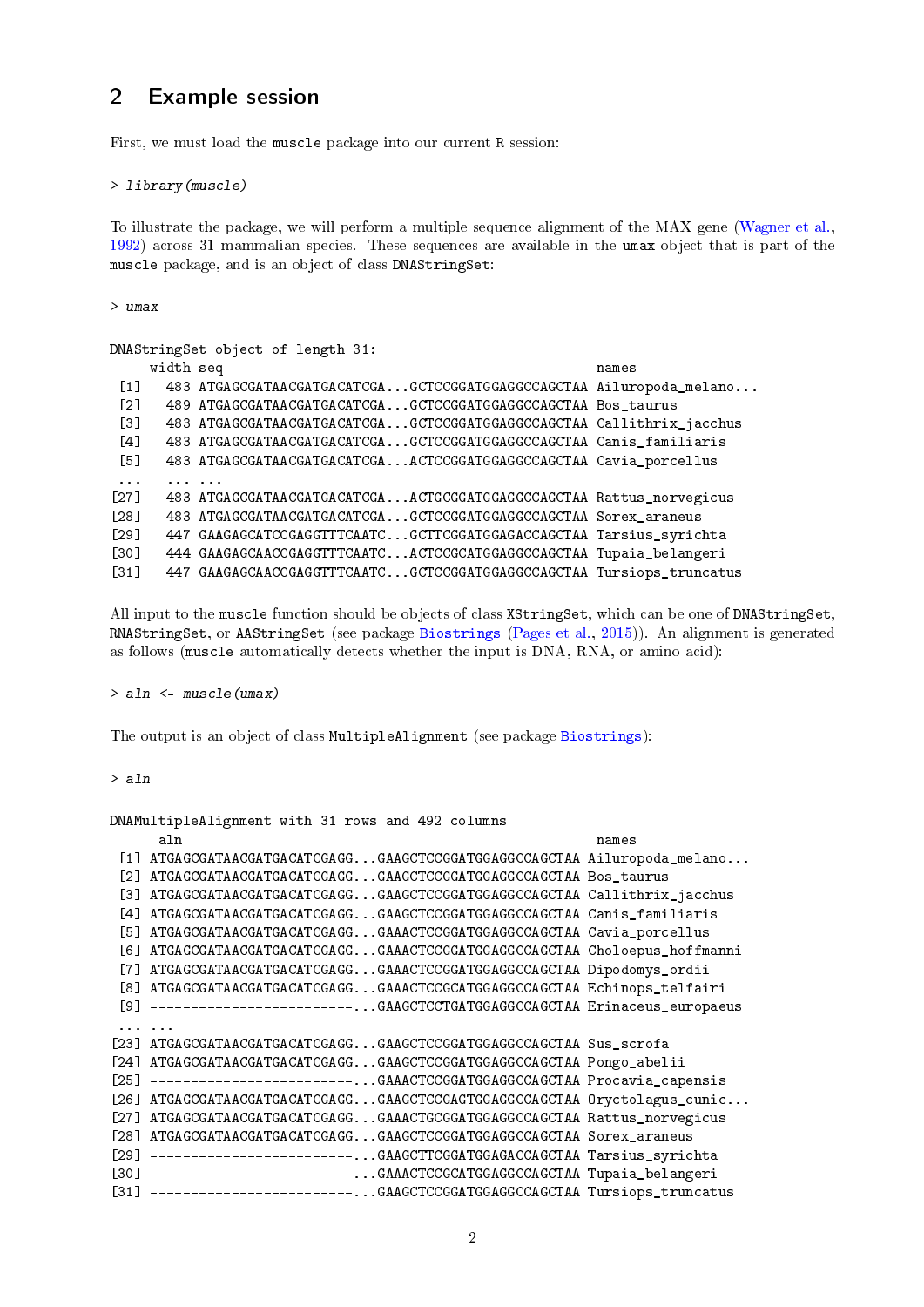If the desired input is initially present in an external file, such as a fasta file, then these sequences can be read into an XStringSet object using one of the XstringSet input-output functions (readDNAStringSet, readRNAStringSet, or readAAStringSet). For example, to read in one of the example fasta files in the external data contained in the Biostrings package:

```
> file.path <- system.file("extdata", "someORF.fa", package = "Biostrings")
> orf <- readDNAStringSet(file.path, format = "fasta")
```
This will read in a DNAStringSet object containing 7 unaligned sequences:

> orf

```
DNAStringSet object of length 7:
   width seq names
[1] 5573 ACTTGTAAATATATCTTTTATTT...CTTATCGACCTTATTGTTGATAT YALOO1C TFC3 SGDI...
[2] 5825 TTCCAAGGCCGATGAATTCGACT...AGTAAATTTTTTTCTATTCTCTT YAL002W VPS8 SGDI...
[3] 2987 CTTCATGTCAGCCTGCACTTCTG...TGGTACTCATGTAGCTGCCTCAT YAL003W EFB1 SGDI...
[4] 3929 CACTCATATCGGGGGTCTTACTT...TGTCCCGAAACACGAAAAAGTAC YAL005C SSA1 SGDI...
[5] 2648 AGAGAAAGAGTTTCACTTCTTGA...ATATAATTTATGTGTGAACATAG YAL007C ERP2 SGDI...
[6] 2597 GTGTCCGGGCCTCGCAGGCGTTC...AAGTTTTGGCAGAATGTACTTTT YAL008W FUN14 SGD...
[7] 2780 CAAGATAATGTCAAAGTTAGTGG...GCTAAGGAAGAAAAAAAAATCAC YAL009W SPO7 SGDI...
```
## <span id="page-2-0"></span>3 Arguments for the muscle function

Many different arguments can be passed to the muscle function, and these are described in detail in the online [documentation.](http://www.drive5.com/muscle/muscle_userguide3.8.html) These arguments are either options (taking various values) or flags (either TRUE or FALSE). Here, I describe some of the more commonly-used arguments.

Enhanced speed. To enhance the speed of the algorithm, the diags = TRUE flag will optimize the speed with a potential loss of accuracy:

> aln <- muscle(umax, diags = TRUE)

Gap penalties. Default gap penalties can be modified to produce altered alignments. The gap penalty must be negative, with larger negative values indicating more stringent penalties:

> aln <- muscle(umax, gapopen = -30)

Remove progress indicators. When running the algorithm repeatedly (for a batch of sequences, for example), it may be preferred to stop output of the algorithm's progress to the screen (e.g. if there is a global progress indicator running):

 $>$  aln  $\leq$  muscle(umax, quiet = TRUE)

Maximum number of hours. If an alignment is expected to take a long time, a maximum total number of hours can be specified, which, if reached, will lead to the algorithm stopping at this point and returning the current alignment:

> aln <- muscle(umax, maxhours = 24.0)

Log file. To find out what default settings are being used for all the arguments, a log file can be written to disk using the log argument in conjunction with the verbose argument, e.g. log = "log.txt", verbose  $=$  TRUE. This will write out the default values to the file  $\log$ , txt in the current working directory of R.